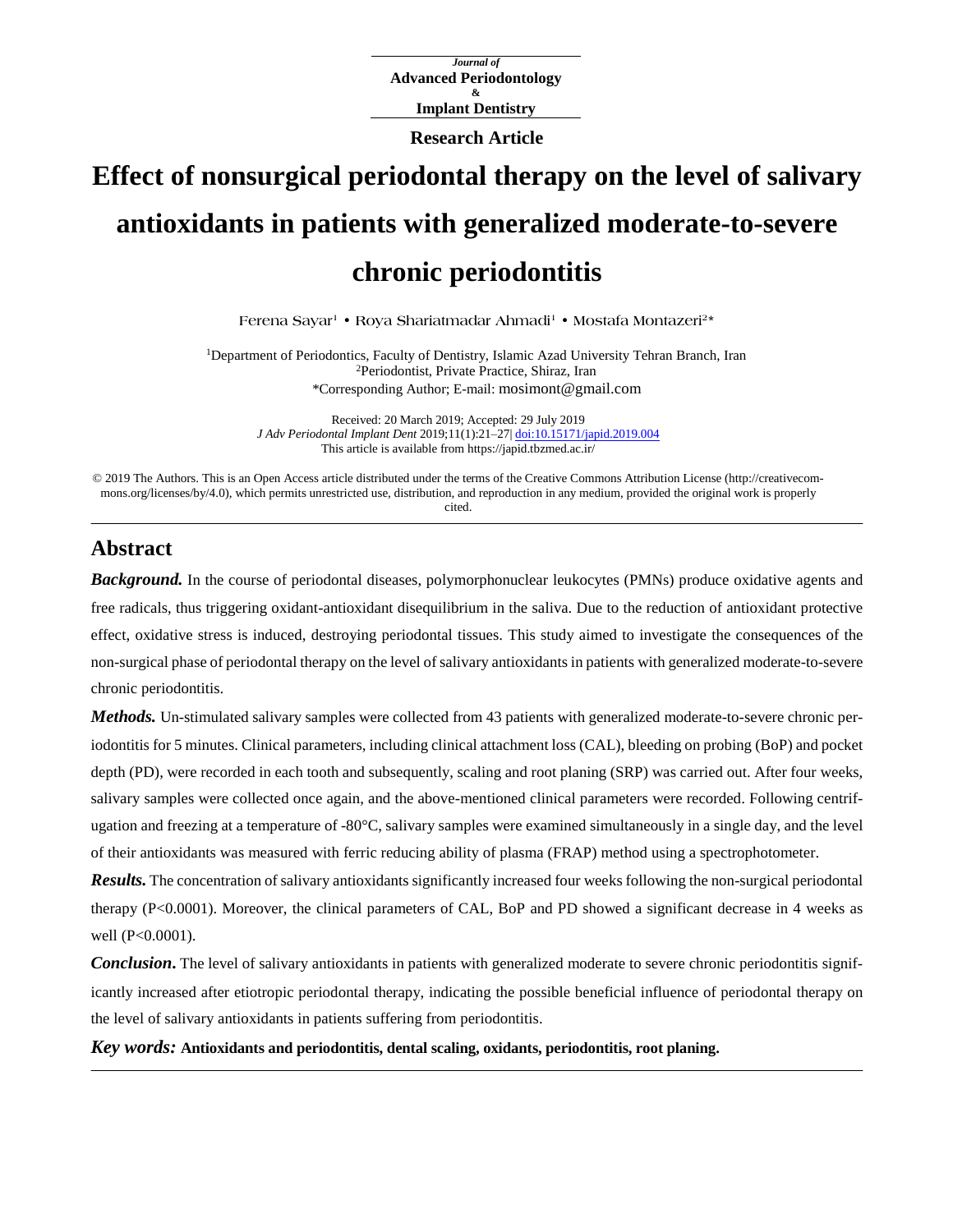## **Introduction**

eriodontitis is an inflammatory condition which **P**eriodontitis is an inflammatory condition which occurs as a result of the complex interaction between periodontal pathogenic bacteria and host immune system, leading to the destruction of periodontal attachment and alveolar bone with the subsequent pocket formation and gingival recession or both.<sup>1,2</sup> The excessive response of the host to the bacteria results in the secretion of matrix metalloproteinases, osteoclastogenic factors and proinflammatory cytokines, which are responsible for the majority of tissue destruction.3-5 One of the consequences of tissue damage is an increase in the number and activity of polymorphonuclear cells (PMNs) residing in gingival crevicular fluid (GCF) and the subsequent release of their products. <sup>5</sup> Oxygen free radicals (reactive oxygen species; ROS) such as superoxide anion  $(O_2)$ , hydrogen peroxide  $(H_2O_2)$  and nitric oxide (NO) are some of these noxious substances produced by different cells. These include PMNs (in the process of phagocytosis of bacteria), fibroblasts and osteoclasts, destroying both the host cells and microorganisms. 6-8 ROS are molecular mediators with one or more unpaired electrons that cause damage to DNA and proteins, lipid peroxidation, oxidation of enzymes and stimulation of monocytes and macrophages to secrete more proinflammatory cytokines. Thus, the oxidantantioxidant imbalance may occur due to lipid peroxidation, causing damage to the cellular integrity and eventually destroying the connective tissue and bone surrounding the teeth. $9-11$ 

Antioxidants are the primary mechanisms protecting the body against oxidants (ROS) and oxidative stress and are released by PMNs (such as neutrophils) in inflammation sites and could be detected in the secretions of submandibular and parotid glands under standard conditions (i.e. uric acid and peroxidase).<sup>12-</sup> <sup>14</sup> Periodontal pathogens such as *Porphyromonas gingivalis* exhibit the ability to resist the bactericidal activity of neutrophils' free radicals by secreting their peculiar antioxidants. 15,16 There is a state of equilibrium between oxidants and antioxidants in the saliva of periodontally healthy individuals; in the case of disease, this balance progresses towards oxidants.<sup>10,13</sup>

Measuring the total antioxidant capacity of the saliva is a routine method in various studies.<sup>6,9,15,17-23</sup> In a research by Chapple et al, <sup>18</sup> superoxide dismutase (SOD) decreased in deep periodontal pockets, but following the first phase of periodontal therapy, the level of total antioxidants in the gingival crevicular fluid (GCF) increased. Similar to this study, Diab-Ladki et al,<sup>9</sup> Sculley et al<sup>15</sup> and Brock et al<sup>19</sup> reported that the total antioxidant capacity of the saliva of

periodontally compromised patients decreased. In contrast, Kim et al<sup>6</sup> reported that the GCF antioxidants' levels showed no significant difference before and after the first phase of periodontal therapy. Liskmann et al<sup>20</sup> also reported a decrease in the levels of antioxidants around the implants suffering from peri-implantitis.

This study aimed to assess the impact of the etiotropic phase of periodontal therapy (scaling and root planing; SRP) on the level of salivary antioxidants in patients with generalized advanced chronic periodontitis.

## **Methods**

## *Ethical Approval*

This research on human samples complied with all the relevant national regulations and with those approved by "Faculty of Dentistry, Islamic Azad University of Tehran" and was registered at the Iranian Clinical Trials (IRCT) website under the code IRCT2017052717053N6.

## *Study Population*

This study randomized clinical trial (RCT) was conducted on 43 patients, including 24 females and 19 males aged 28-67 years old, visiting the Department of Periodontics, Tehran Dental Branch of Islamic Azad University from May 2014 to April 2015. The subjects were selected as target-based consecutive samples and a consent form was obtained from each participant after explaining the research protocol to them. All the subjects were systemically healthy with at least 15 teeth present and did not have a history of taking any antibiotics, immunosuppressive drugs, NSAIDs, vitamins, food supplements, tobacco and narcotics in the last three months before the study. Moreover, pregnant and lactating women were excluded from the study due to the possibility of GCF and saliva alterations.

## *Periodontal Examination*

Generalized moderate-to-severe chronic periodontitis was diagnosed in the subjects according to the following criteria: clinical attachment loss (CAL)≥3 mm in more than 30% of the examined sites around each tooth. Six locations were tested around each tooth: mesiobuccal, mid-buccal, distobuccal, mesiolingual, mid-lingual and distolingual for radiographic bone loss >30% of the root length. Bleeding on probing (BoP) was determined by Bay and Ainamo index. <sup>24</sup> Pocket depth was also measured using a Williams probe as the distance between the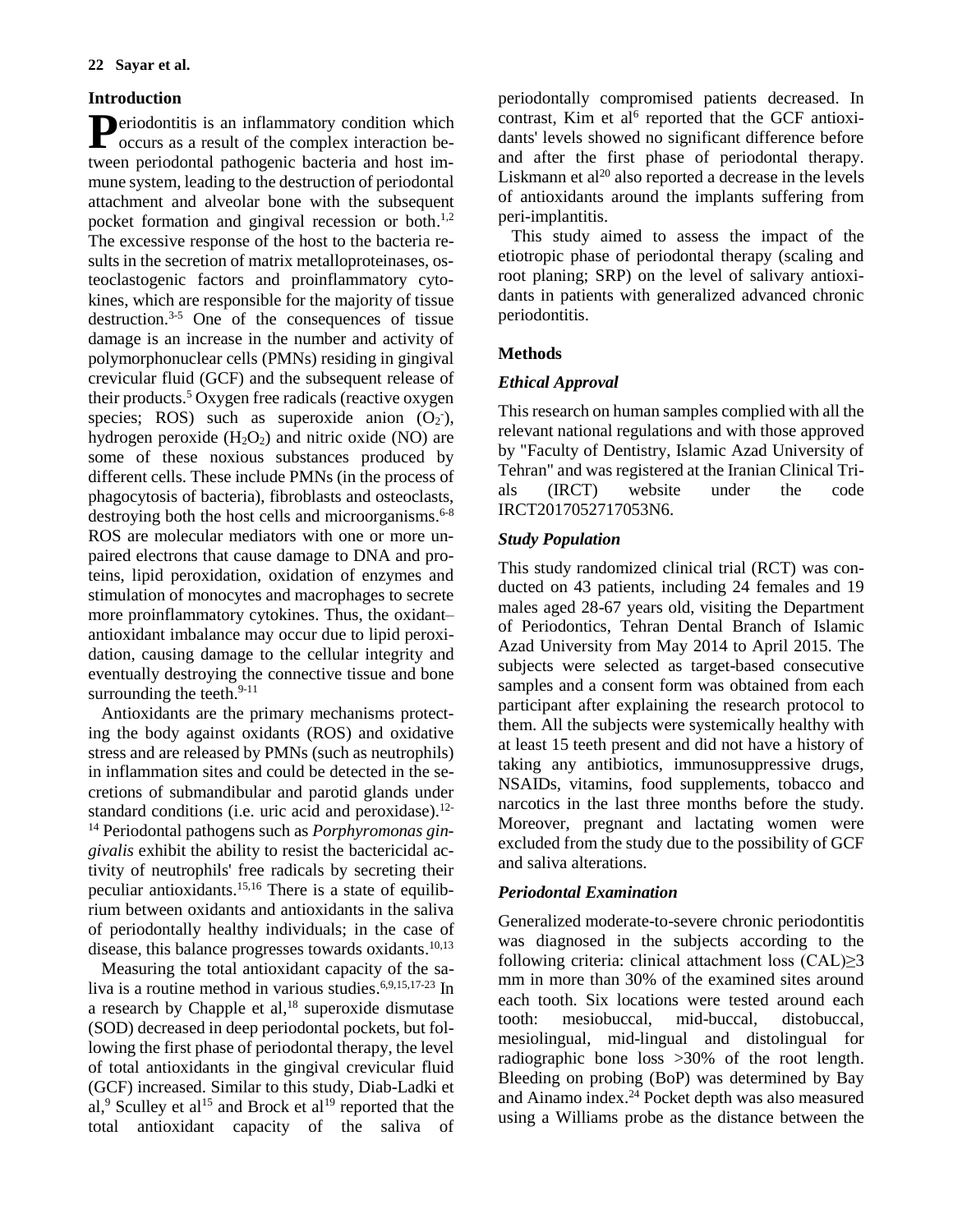gingival margin and the bottom of the pocket at six sites above.

Ten patients were examined twice by a single periodontist with a 1-hour interval to determine intra-examiner reproducibility for the variables (CAL, PD and BOP). The intraclass correlation coefficient was found to be 90%.

## *Saliva Sampling*

Before starting the non-surgical phase of periodontal therapy, un-stimulated saliva was collected in test tubes from all the subjects for 5 minutes between 10 and 12 a.m. The samples were kept in dry ice, centrifuged at 4°C for 10 minutes at 4000 rpm and stored at  $-80^{\circ}$ C.

### *Non-surgical Periodontal Therapy*

Following saliva sampling, the clinical parameters, including pocket depth (PD), clinical attachment loss (CAL) and bleeding on probing (BoP) were recorded and the patients underwent the non-surgical phase of periodontal therapy. Throughout a session, scaling and root planing (SRP) by hand scalers and the ultrasonic device was carried out, and the patients were instructed in proper brushing (according to Bass method) and flossing. After four weeks (one month), clinical parameters were re-recorded, and saliva was extracted from the patients according to the stated plan.

#### *Laboratory Tests on Saliva*

The levels of salivary antioxidants in all the samples of both periods were measured in a single day with the FRAP (Ferric Reducing Ability of Plasma) method by Pharmacia Biotech Ultrospec 3000 UV spectrophotometer. Benzie et al<sup>25</sup> method determined the antioxidants by reducing ability, which was used to measure the total antioxidant capacity of plasma. In this approach, Fe<sup>3+</sup>-TPTZ complex (2,4,6-Tri(2-pyridyl)s-triazine, Sigma-Aldrich Co.) is reduced to  $Fe^{2+}$ -TPTZ which produces a blue color in acidic pH and has the maximum wavelength absorption in 593 nm. In the presence of a reducing compound in the saliva, the blue color will be established. The higher the reducing power the test sample has, the faster will be the reaction rate and color production.<sup>25</sup>

Acetate buffer is required for measuring the total antioxidant capacity of the saliva. 3.1 g of sodium acetate was mixed with 16 mL of acetic acid and increased to a volume of 1 liter with distilled water; then the pH was adjusted to 3.6 to prepare the TPTZ solution. Also, 10 mmol of TPTZ was dissolved in 40 mmol of hydrochloric acid. The primary reactant solution was prepared by mixing 2.5 mL of TPTZ, 2.5 mL of iron chloride and 25 mL of acetate buffer.

During the test, the temperature of the prepared solution was raised to 37°C, and then 900 microliters of the solution were poured in the cuvette, and the spectrophotometer was calibrated at a wavelength of 593 nm. Then, the reaction was started by adding 30 microliters of saliva previously centrifuged at 4°C. The absorption was read at the beginning of the reaction and after 8 minutes. The difference between the initial and final absorptions  $(AA=593$  nm) was calculated for each sample, and its value was determined using the standard curve.

To graph the standard curve, we used iron sulfate. Several iron sulfate solutions with a concentration of 100‒1000 μmol/L were prepared, and their absorption was determined separately using the reactant solution. Using the obtained values, we used the regression curve, and with the regression equation, the concentration of each sample was determined.

Finally, the test result was reported in μmol/L, which is in fact the amount of yielded  $Fe<sup>2+</sup>$ . As a control, the test was conducted with saliva, but without adding  $Fe<sup>3+</sup>$ , and no color changes were observed. This suggests that saliva containing EDTA does not have  $Fe<sup>2+</sup>$  or other factors that directly react with TPTZ. In the second control test, all the reaction components were present, but the distilled water was added instead of saliva. No absorption was observed in this process, which indicates that in the absence of saliva, the reagent solution lacks any factors that would cause conversion of  $Fe^{3+}$  to  $Fe^{2+}$ .

#### *Statistical Analysis*

Data obtained from the regression equation was the basis for the statistical analysis. To test the study hypotheses, 95% confidence intervals were determined for the mean population value, and Smirnov-Kolmogorov test and paired t-test were used. Judgment criteria for each study hypothesis in each test were the Pvalue and its comparison with  $\alpha$ =0.05. These calculations were performed with SPSS 16.

#### **Results**

This randomized clinical trial (RCT) was performed on 43 patients (24 females and 19 males) aged 28-67 years old (with a mean age of  $48.30\pm10.90$  years) suffering from generalized moderate-to-severe chronic periodontitis.

Statistical indices for CAL, BoP and PD before and after the therapy are presented in Table 1.

According to the above table, significant differences were observed between the numeric values of CAL,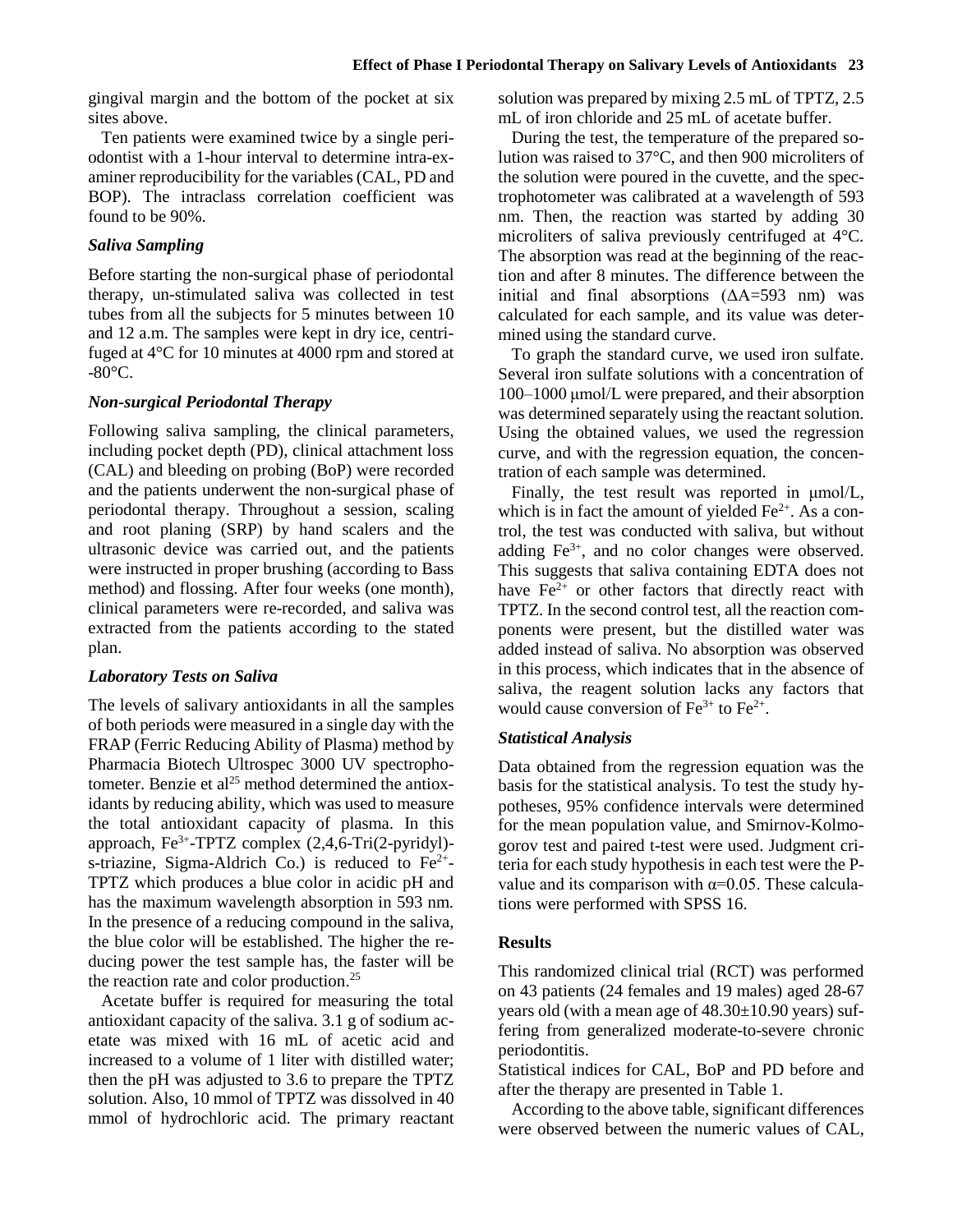| <b>Indices</b> | Number | Mean           |       | <b>Standard deviation</b> |       | 95% Confidence interval |       |                |       |                |
|----------------|--------|----------------|-------|---------------------------|-------|-------------------------|-------|----------------|-------|----------------|
|                |        |                |       |                           |       | Minimum                 |       | <b>Maximum</b> |       | <b>P-value</b> |
| Variables      |        | Before         | After | <b>Before</b>             | After | <b>Before</b>           | After | Before         | After |                |
| CAL            | 43     | 3.75           | 3.16  | 0.709                     | 0.616 | 3.05                    | 2.24  | 6.66           | 5.53  | 0.0001         |
| BoP            | 43     | 46.18          | 46.18 | 1.90                      | 5.02  | ت                       |       | 70             | 30    | 0.0001         |
| PD             | 43     | າ 71<br>2. I 2 | 2.72  | 0.478                     | 0.439 | 1.78                    |       | 4.22<br>.      | 3.80  | 0.0001         |

**Table 1. Statistical indices for CAL, BoP and PD, before and after the therapy**

BoP and PD parameters in the patients before and after the therapy. All the parameters decreased significantly following the non-surgical phase of periodontal treatment (P<0.0001).

Table 2 presents the total antioxidant concentrations before therapy and one month afterwards.

Based on the above table, the number of antioxidants one month following the etiotropic phase of periodontal therapy increased significantly (P<0.0001).

Figures 1, 2 and 3 demonstrate the concentrations of antioxidants and CAL, BoP and PD parameters before and after the treatment.

#### **Discussion**

In this randomized clinical trial on 43 patients with generalized advanced chronic periodontitis, a statistically significant difference was observed between the concentrations of salivary antioxidants, before and following the etiotropic phase of the periodontal therapy, with significant increases in antioxidant levels after treatment. This finding reflects the improvement in antioxidant status after scaling and root planing and is in fact an indicator of a reduction in oral microbial load. In the process of periodontal disease, oxidantantioxidant equilibrium progressed towards the increase in oxidants, thereby causing tissue destruction. 10,13

Neutrophils exposed to periodontal pathogens produce oxygen free radicals that, in addition to killing microorganisms, can also cause tissue injury and this destructive effect is neutralized by the body's antioxidant system. <sup>14</sup> If under any circumstances such as microbial invasion, smoking or malnutrition, the reducing ability of the antioxidant system is decreased, the oxidant-antioxidant equilibrium will be disturbed.<sup>1</sup> As a result, the antioxidant system will not be able to eliminate all the ROS molecules, and the disease will take a destructive course. <sup>13</sup> It is assessed that between 1 and 3 billion ROS molecules are produced daily in the body, which is controlled by the antioxidant system. 18

In almost all the studies on the antioxidants, the total antioxidant capacity has been assessed. 6,9,17,19,26 The reason might be the fact that the study of the total antioxidant capacity is more comfortable and cheaper and takes less time. Meanwhile, the study of individual antioxidants is not possible in some cases, and it is not cost-effective. Moreover, the study of every single antioxidant regardless of their total concentrations yields results that are far from reality and sometimes false.

In various studies<sup>9,12,15,19,22,27,28</sup> on total salivary antioxidant levels in patients with periodontitis, the antioxidant levels were lower compared to healthy individuals, consistent with the findings of this study. A recent survey by Villa-Correa et  $al^{29}$  showed a significant correlation between salivary levels of glutathione reductase and periodontal clinical parameters, indicating the importance of oxidative stress processes in periodontal diseases.

Liskmann et  $al^{20}$  showed that the total salivary antioxidant levels around implants with mucositis or periimplantitis were significantly lower than healthy implants. However, Surdacka et  $al^{30}$  studied the relationship between clinical parameters and antioxidant status in diabetic pregnant women and observed that in addition to unfavorable gingival and periodontal indices in diabetic women compared to healthy women, the total amount of salivary antioxidants also increased in diabetic women. The authors attributed this observation to the increase in oxidative stress as a result of catalase activity in diabetic patients. The differential concentration of salivary antioxidants such as uric acid (known as the primary antioxidant in saliva), had not changed in that study. One reason for the inconsistency of these results with other studies might be the fact that in this study, pregnant women who were diagnosed with gestational diabetes and women who had diabetes up to 19 years before the pregnancy were mixed.

Shirzaiy et al<sup>26</sup> showed that following the initial phase of periodontal therapy, the total antioxidant capacity of the saliva significantly increased. It was also

**Table 2. Statistical indices of antioxidant concentrations before and after the therapy**

|                             | Mean   | <b>Standard deviation</b> | 95% Confidence interval | P-value        |        |  |
|-----------------------------|--------|---------------------------|-------------------------|----------------|--------|--|
| Groups                      |        |                           | Minimum                 | <b>Maximum</b> |        |  |
| <b>Before</b>               | 184.22 | 63.27                     | 96.43                   | 336.43         | 0.0001 |  |
| One month after the therapy | 332.94 | 75.66                     | 169.29                  | 509            |        |  |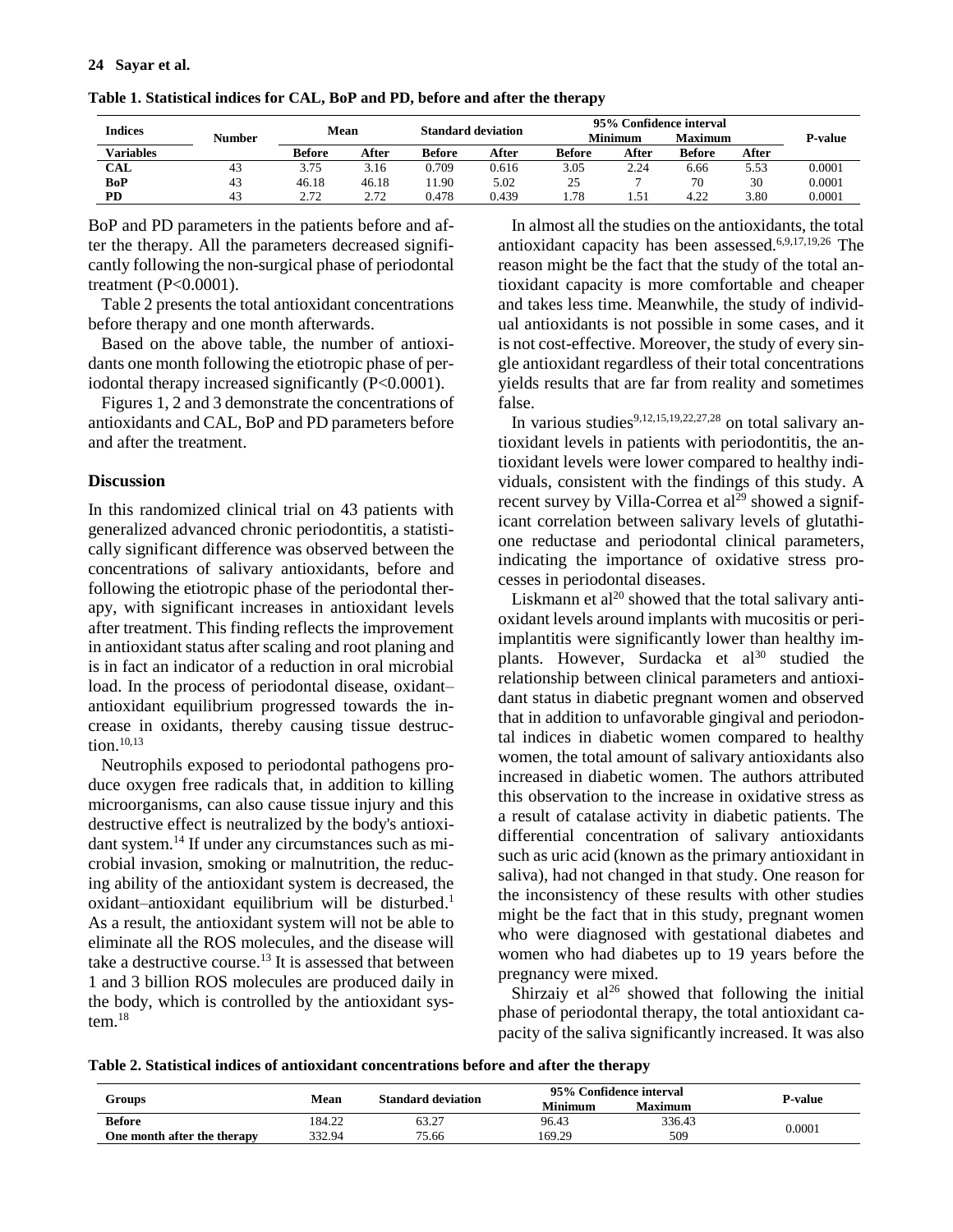

**Figure 1. Comparison of total antioxidant concentrations in the saliva (µmol/L) before and after therapy.**

reported that although insignificant, the increase in total antioxidant capacity was more pronounced in men and specific age groups.

In contrast, a research by Moore et  $al<sup>31</sup>$  on the antioxidant activity of saliva and periodontal tissue showed no difference in antioxidant levels and activity between healthy subjects and periodontitis patients. The authors concluded that this was due to the increase in GCF as a result of gingival inflammation and because of increased levels of antioxidants such as peroxidase. Also, the lactoferrin exerts protective effects on oral tissues against free radicals. It is of great value to mention that the patients studied were only seven subjects and the most important antioxidant in saliva was identified to be uric acid.

Consistent with the results of this research, Muniz et al<sup>32</sup> reported that non-surgical periodontal treatment significantly reduced oxidative stress markers such as melanodialdehyde (MDA). Thus, it was concluded that periodontal intervention could be beneficial for controlling systemic oxidative stress. In fact, by blocking the arachidonic acid cascade, new treatment strategies can be introduced for controlling the inflammation caused by oxidative stress.

activity in patients with periodontitis, total serum antioxidant levels in healthy subjects and patients with severe or mild periodontitis were not different, but in GCF, the antioxidants levels in periodontal patients were less than healthy subjects. Following scaling and root planing, the total antioxidant levels increased and reached the control group levels. Moreover, serum total antioxidant levels were higher in men than in women, but its levels in GCF were not different between the two genders. The difference in total antioxidant levels in the GCF, before and after therapy, was similar to the changes in the present study. However, in Chapple's study, the number of studied groups was small. Nontheless, the results were statistically significant before and after the therapy.

In a study by Sculley et al, $15$  the total salivary antioxidant capacity, regardless of periodontal status, was lower in women than in men, which was attributed to the lower levels of ascorbic acid and uric acid in women than in men. In addition, antioxidant levels in subjects with periodontal disease, especially urea, were lower than that of healthy subjects.

A study by Ongoz et  $al^{33}$  showed that one month following initial periodontal therapy, levels of 8-hydroxy-deoxyguanosine (8-OHdG) and periodontal

In a study by Chapple et  $al^{18}$  on the antioxidant



**Figure 2. Comparison of mean CAL and PD (mm) values before and after therapy.**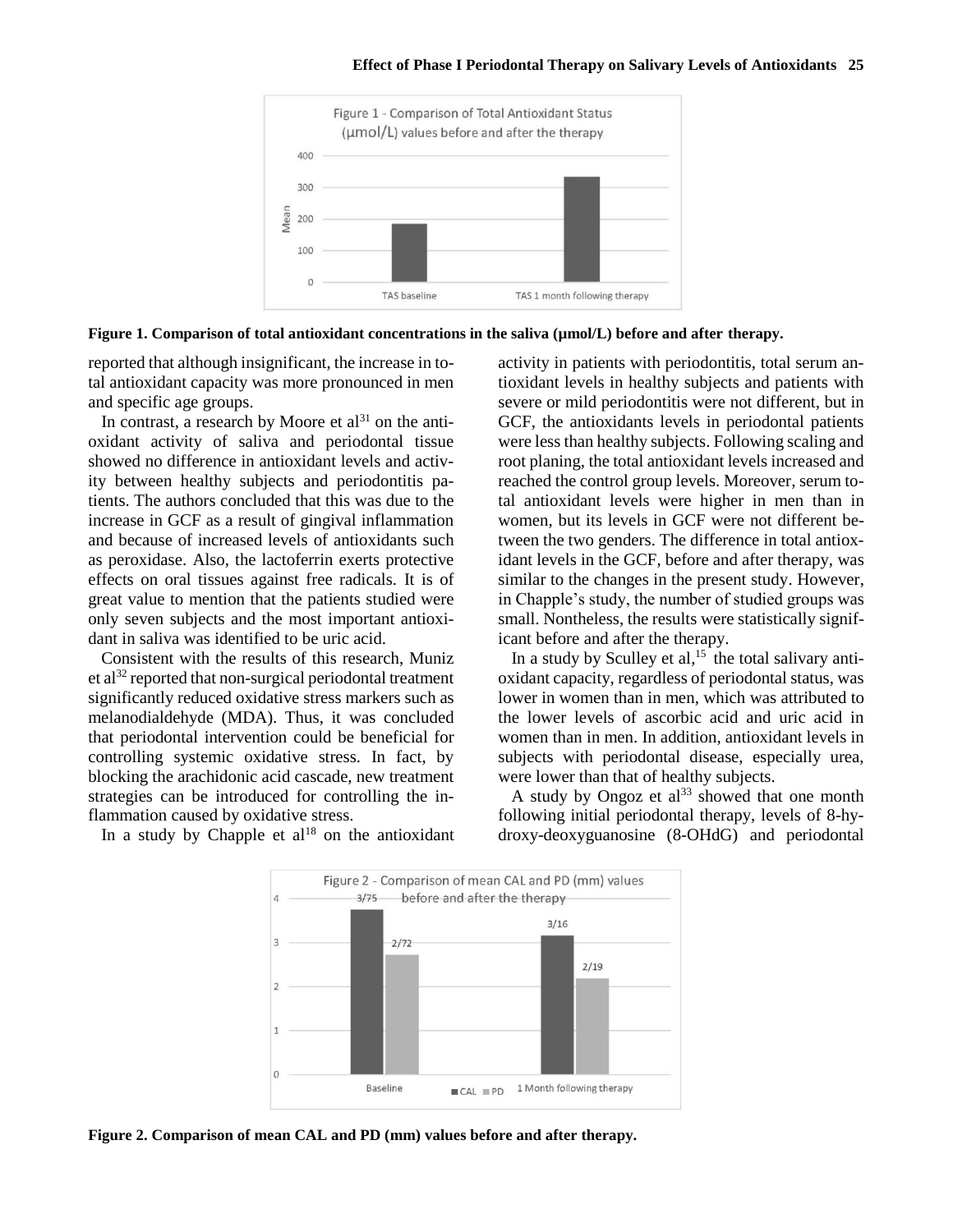



clinical parameters significantly decreased in both normal-weight and obese patients. This finding suggests that initial periodontal treatment has positive effects on antioxidant levels regardless of patient weight. In addition, a recent study by Ling et  $al^{34}$ showed that following initial periodontal therapy, neutrophilic superoxidase significantly decreased, consistent with the current research, indicating that free radicals are diminished after periodontal treatment.

In a study by Mousavi Jazi et al,<sup>35</sup> researchers observed a significant correlation between pocket depth and total antioxidant capacity of GCF and melanodialdehyde (MDA). However, there was no difference between peri-implantitis-affected and healthy areas regarding total antioxidant capacity, MDA and superoxidase dismutase (SOD). The authors concluded that measuring the oxidative stress markers is not useful in differentiating the peri-implantitis with healthy implant conditions. The results of this study probably reflect the fundamental differences in peri-implant mucosa and gingival sulcus around teeth, necessitating further research.

Given the significant changes in total salivary antioxidant levels after periodontal therapy, it can be concluded that ROS production has a prominent role in the development and progression of periodontal disease and controlling them can be facilitated through timely diagnosis and treatment of periodontal disease.

## **Conclusion**

Within the limitations of this study, it was observed that salivary antioxidant levels significantly increased after an etiotropic phase of periodontal therapy, indicating a positive effect of treatment on the salivary antioxidant levels in patients with generalized advanced chronic periodontitis.

## *Implications*

One of the constraints of this study was the lack of

pre-prepared kits needed to measure the antioxidant levels in Iran, which prompted us to change the methodology and spend more time. Moreover, conducting a study with larger sample size and advanced periodontal therapy is recommended to make the results more decisive.

### *Suggestions*

The following topics are suggested for future research:

1. Studying the distinctive levels of antioxidants in patients with periodontitis before and after an etiotropic phase of the therapy.

2. Comparison of salivary antioxidant levels in various periodontal diseases such as gingivitis and periodontitis.

3. Studying the effects of periodontal surgery on the salivary antioxidant levels.

#### **Acknowledgments**

The authors declare no conflicts of interest in connection with this research.

#### **Conflict of Interests**

The authors explicitly declare no conflict of interests in connection with this article.

#### **Source of Funding**

The study is self-funded by the authors and supported by their institutions.

#### **Key Finding**

The salivary antioxidant levels significantly increased after etiotropic periodontal therapy in patients with generalized advanced chronic periodontitis.

## **References**

- 1. Ebersole JL, Graves CL, Gonzalez OA, Dawson D, 3rd, Morford LA, Huja PE, et al. Aging, inflammation, immunity and periodontal disease. Periodontol 2000. 2016;72(1):54- 75.
- 2. Pihlstrom BL, Michalowicz BS, Johnson NW. Periodontal diseases. Lancet. 2005;366(9499):1809-20.